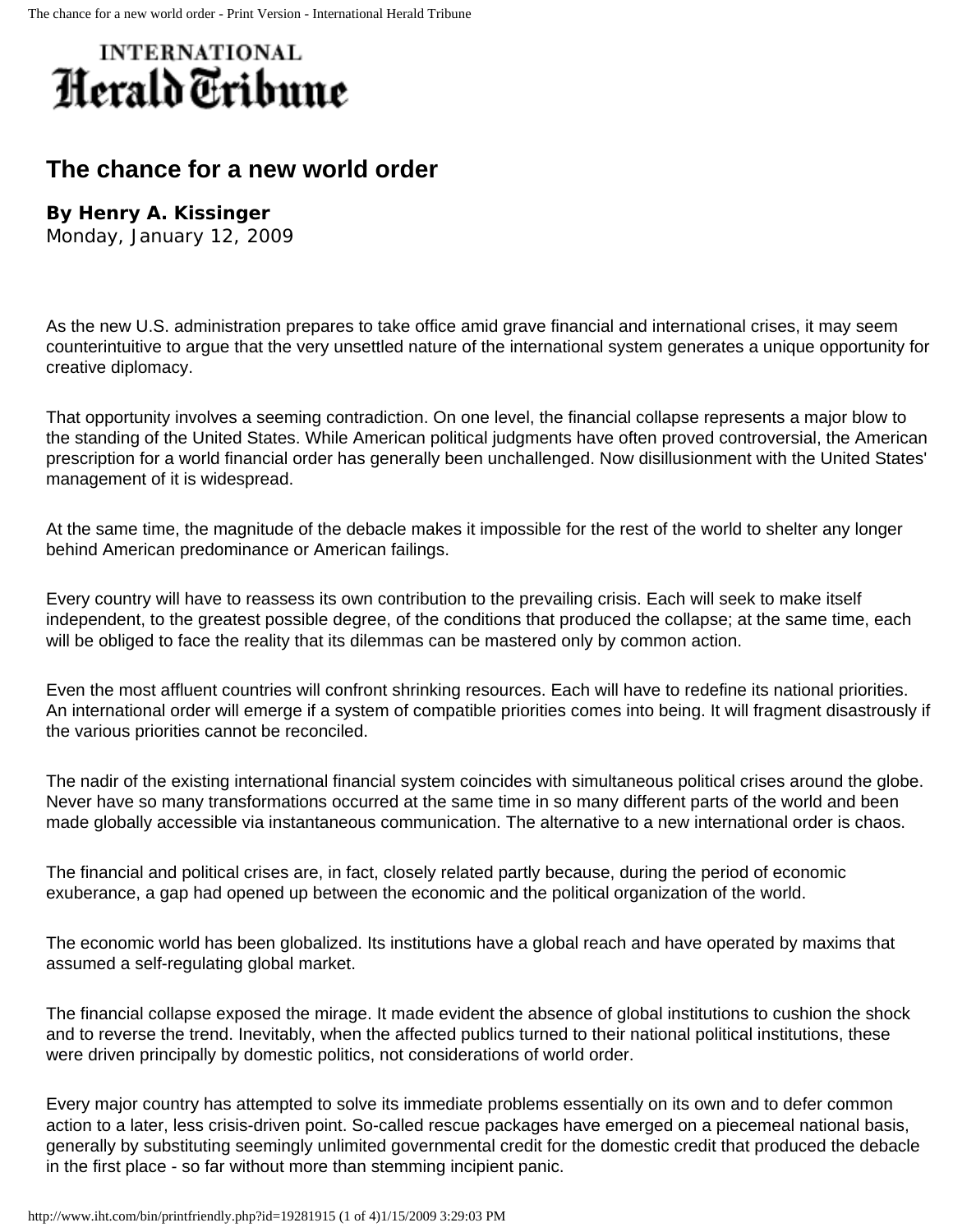International order will not come about either in the political or economic field until there emerge general rules toward which countries can orient themselves.

In the end, the political and economic systems can be harmonized in only one of two ways: by creating an international political regulatory system with the same reach as that of the economic world; or by shrinking the economic units to a size manageable by existing political structures, which is likely to lead to a new mercantilism, perhaps of regional units.

A new Bretton Woods-kind of global agreement is by far the preferable outcome. America's role in this enterprise will be decisive. Paradoxically, American influence will be great in proportion to the modesty in our conduct; we need to modify the righteousness that has characterized too many American attitudes, especially since the collapse of the Soviet Union.

That seminal event and the subsequent period of nearly uninterrupted global growth induced too many to equate world order with the acceptance of American designs, including our domestic preferences.

The result was a certain inherent unilateralism - the standard complaint of European critics - or else an insistent kind of consultation by which nations were invited to prove their fitness to enter the international system by conforming to American prescriptions.

Not since the inauguration of President John F. Kennedy half a century ago has a new administration come into office with such a reservoir of expectations. It is unprecedented that all the principal actors on the world stage are avowing their desire to undertake the transformations imposed on them by the world crisis in collaboration with the United States.

The extraordinary impact of the president-elect on the imagination of humanity is an important element in shaping a new world order. But it defines an opportunity, not a policy.

The ultimate challenge is to shape the common concern of most countries and all major ones regarding the economic crisis, together with a common fear of jihadist terrorism, into a common strategy reinforced by the realization that the new issues like proliferation, energy and climate change permit no national or regional solution.

The new administration could make no worse mistake than to rest on its initial popularity. The cooperative mood of the moment needs to be channeled into a grand strategy going beyond the controversies of the recent past.

The charge of American unilateralism has some basis in fact; it also has become an alibi for a key European difference with America: that the United States still conducts itself as a national state capable of asking its people for sacrifices for the sake of the future, while Europe, suspended between abandoning its national framework and a yetto-be-reached political substitute, finds it much harder to defer present benefits.

Hence its concentration on soft power. Most Atlantic controversies have been substantive and only marginally procedural; there would have been conflict no matter how intense the consultation. The Atlantic partnership will depend much more on common policies than agreed procedures.

The role of China in a new world order is equally crucial. A relationship that started on both sides as essentially a strategic design to constrain a common adversary has evolved over the decades into a pillar of the international system.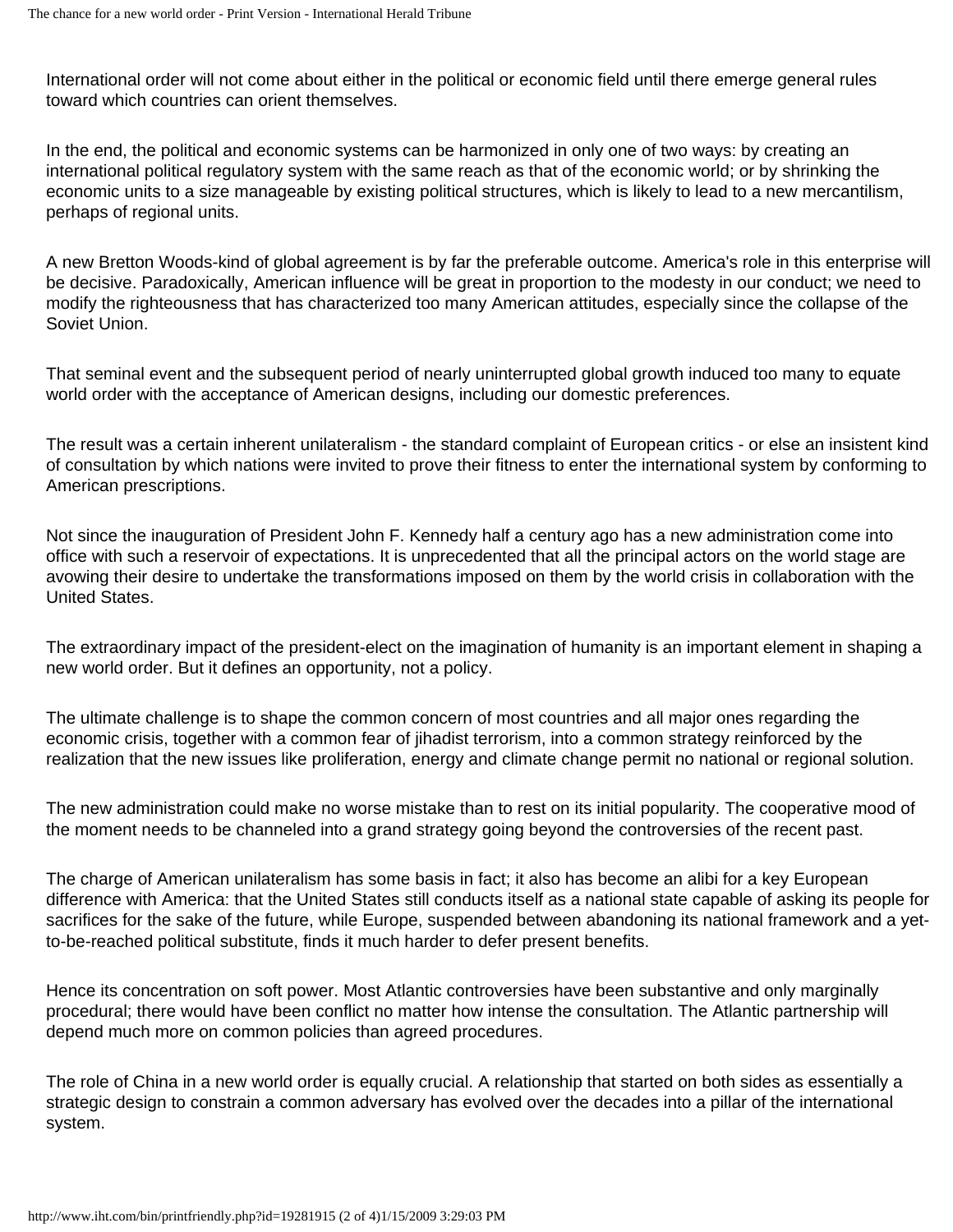China made possible the American consumption splurge by buying American debt; America helped the modernization and reform of the Chinese economy by opening its markets to Chinese goods.

Both sides overestimated the durability of this arrangement. But while it lasted, it sustained unprecedented global growth. It mitigated as well the concerns over China's role once China emerged in full force as a fellow superpower. A consensus had developed according to which adversarial relations between these pillars of the international system would destroy much that had been achieved and benefit no one. That conviction needs to be preserved and reinforced.

Each side of the Pacific needs the cooperation of the other in addressing the consequences of the financial crisis. Now that the global financial collapse has devastated Chinese export markets, China is emphasizing infrastructure development and domestic consumption.

It will not be easy to shift gears rapidly, and the Chinese growth rate may fall temporarily below the 7.5 percent that Chinese experts have always defined as the line that challenges political stability. America needs Chinese cooperation to address its current account imbalance and to prevent its exploding deficits from sparking a devastating inflation.

What kind of global economic order arises will depend importantly on how China and America deal with each other over the next few years. A frustrated China may take another look at an exclusive regional Asian structure, for which the nucleus already exists in the Asean-plus-three concept.

At the same time, if protectionism grows in America or if China comes to be seen as a long-term adversary, a selffulfilling prophecy may blight the prospects of global order.

Such a return to mercantilism and 19th-century diplomacy would divide the world into competing regional units with dangerous long-term consequences.

The Sino-American relationship needs to be taken to a new level. The current crisis can be overcome only by developing a sense of common purpose. Such issues as proliferation of weapons of mass destruction, energy and the environment demand strengthened political ties between China and the United States.

This generation of leaders has the opportunity to shape trans-Pacific relations into a design for a common destiny, much as was done with trans-Atlantic relations in the immediate postwar period - except that the challenges now are more political and economic than military.

Such a vision must embrace as well such countries as Japan, Korea, India, Indonesia, Australia and New Zealand, whether as part of trans-Pacific structures or, in regional arrangements, dealing with special subjects as energy, proliferation and the environment.

The complexity of the emerging world requires from America a more historical approach than the insistence that every problem has a final solution expressible in programs with specific time limits not infrequently geared to our political process.

We must learn to operate within the attainable and be prepared to pursue ultimate ends by the accumulation of nuance.

An international order can be permanent only if its participants have a share not only in building but also in securing it. In this manner, America and its potential partners have a unique opportunity to transform a moment of crisis into a vision of hope.